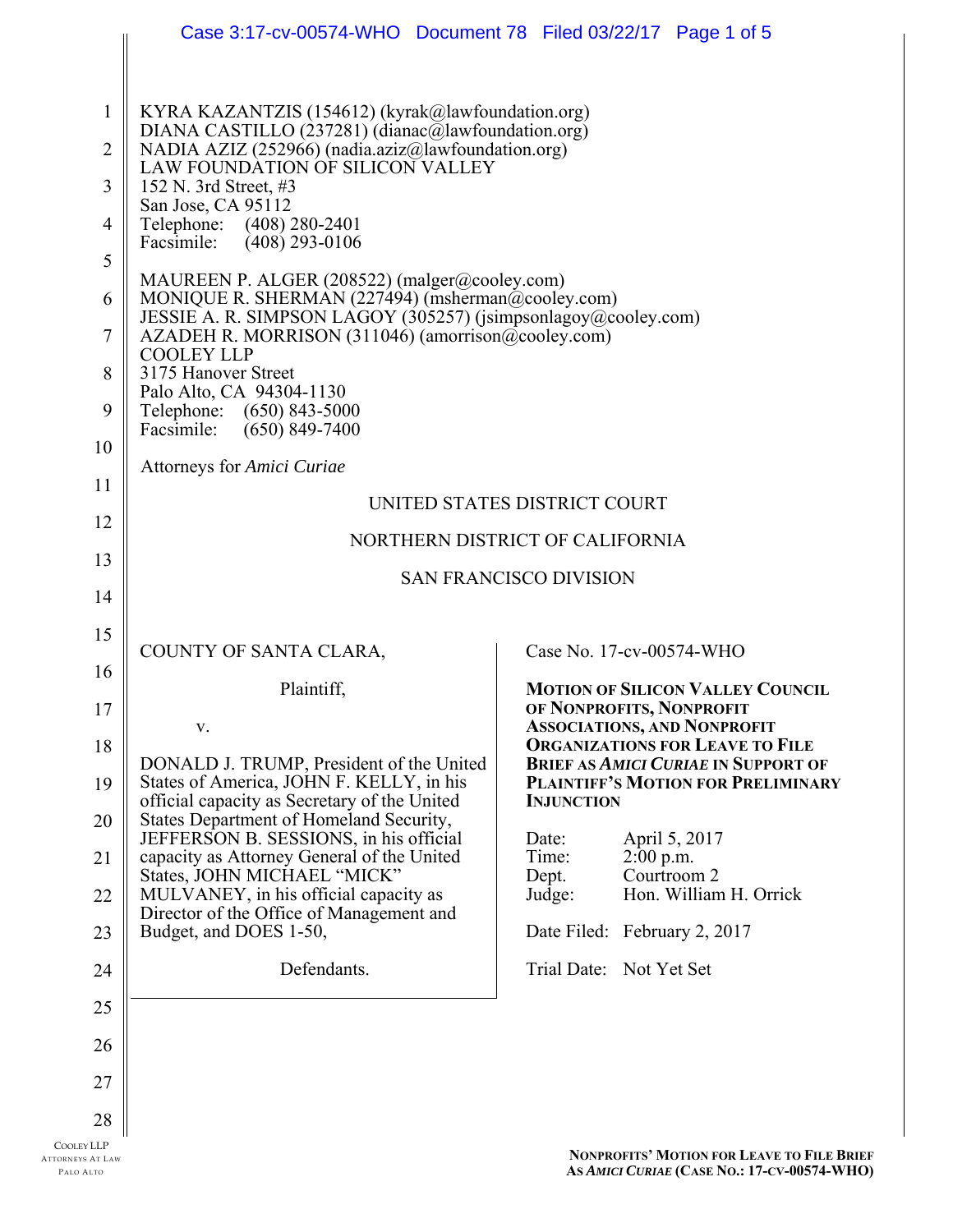TO ALL PARTIES AND THEIR ATTORNEYS OF RECORD:

PLEASE TAKE NOTICE THAT pursuant to the Court's Order on February 24, 2017 (Dkt. 40), the nonprofit associations and nonprofit organizations listed below (collectively "*amici*"), respectfully move the Court for leave to file the accompanying brief of *amici curiae*. The brief supports Plaintiff's Motion for Preliminary Injunction. The proposed brief is appended as Exhibit 1 to this motion.

1

2

3

4

5

### **I. LEGAL STANDARD**

District courts have discretion to permit third parties to participate in an action as *amici curiae*, and such discretion is generally exercised liberally, as "[t]here are no strict prerequisites that must be established prior to qualifying for amicus status." *Woodfin Suite Hotels, LLC v. City of Emeryville*, No. C 06-1254 SBA, 2007 WL 81911, at \*3 (N.D. Cal. Jan. 9, 2007) (quoting *In re Roxford Foods Litig.*, 790 F. Supp. 987, 997 (E.D. Cal. 1991)). A third party must merely "make a showing that [its] participation is useful or otherwise desirable to the court." *Id.* The Court set out specific guidelines for parties seeking leave to file an *amicus* brief in this case, which include setting forth a description of the movants' interests, and the reasons why an *amicus* brief is desirable and relevant to the disposition of the issues. (Dkt. 40.) The nonprofit organizations filing this motion offer a unique and important perspective on the issues before the Court, and for the reasons stated below, request leave to file a brief as *amici curiae*.

19

18

21

## **II. IDENTITY OF PROPOSED** *AMICI* **AND STATEMENT OF INTEREST**

20 22 23 24 25 26 27 28 Proposed *amici* are community-based nonprofit organizations and associations of nonprofit organizations in the health and human services sector. *Amici* organizations and members of the associations provide a range of services including homelessness intervention, nutrition support, emergency assistance, senior services, medical care, mental health care, support for survivors of domestic violence, and support for at-risk youth. *Amici* and their members rely on federal funds passed through to them by local governments, local government funding, and private funding, all of which is placed in jeopardy by the Executive Order at issue in this case. Proposed *amici* submit this motion and accompanying brief to emphasize the severe and harmful impact of the Executive Order on their organizations, their programs, and the communities they serve.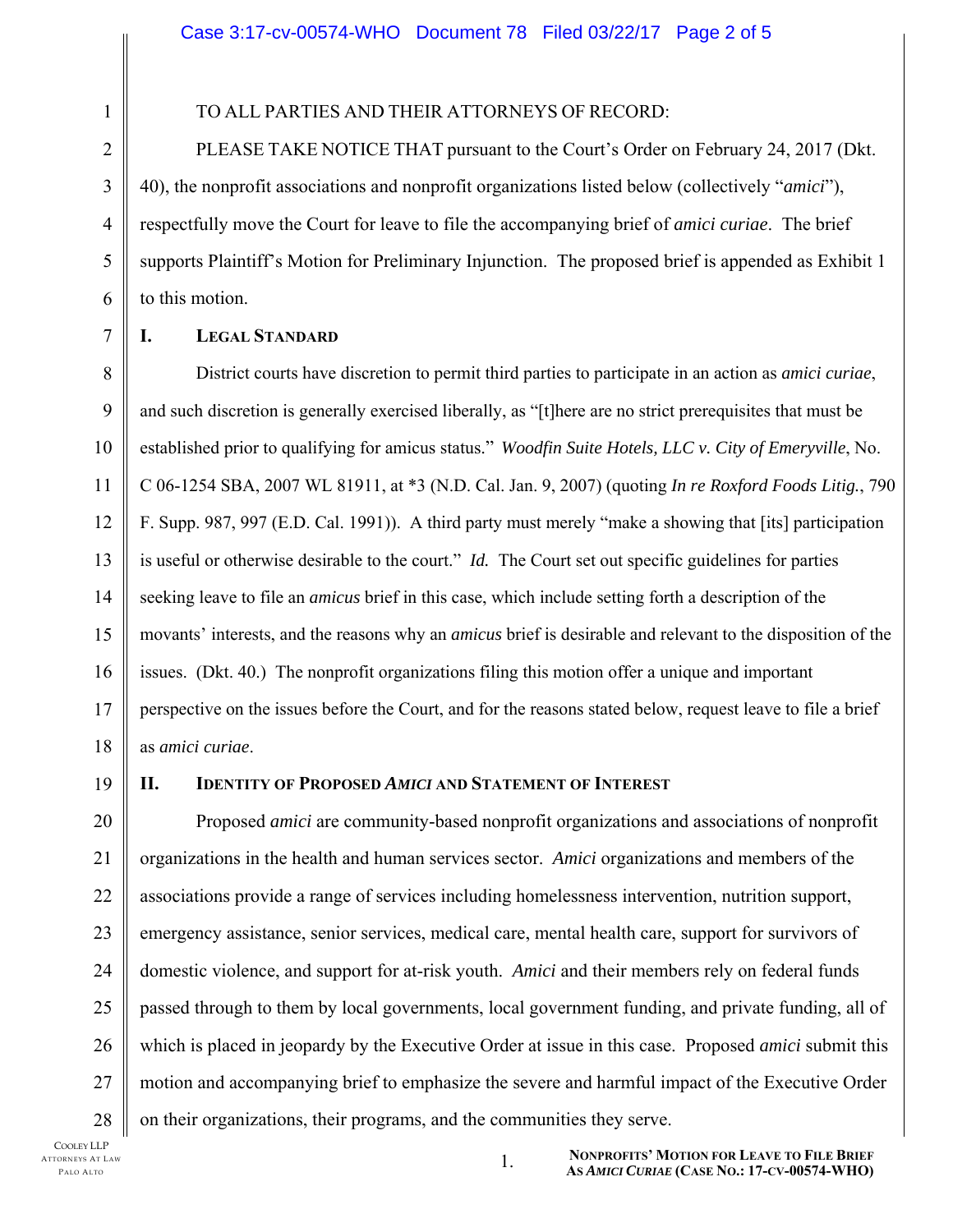# Case 3:17-cv-00574-WHO Document 78 Filed 03/22/17 Page 3 of 5

| $\mathbf{1}$   | Proposed amici include the following associations of nonprofit organizations: |
|----------------|-------------------------------------------------------------------------------|
| $\overline{2}$ | API Council of San Francisco                                                  |
| 3              | California Association of Nonprofits                                          |
| 4              | Coalition of Agencies Serving the Elderly                                     |
| 5              | <b>HIV/AIDS Provider Network</b>                                              |
| 6              | Homeless Emergency Service Providers Association                              |
| $\overline{7}$ | San Francisco Human Services Network                                          |
| 8              | San Francisco Latino Parity and Equity Coalition                              |
| 9              | San Francisco Mental Health Contractors Association                           |
| 10             | Silicon Valley Council of Nonprofits;                                         |
| 11             | and the following nonprofit organizations:                                    |
| 12             | <b>Abode Services</b>                                                         |
| 13             | Asian Americans for Community Involvement                                     |
| 14             | Caminar                                                                       |
| 15             | Catholic Charities of Santa Clara County                                      |
| 16             | <b>Community Solutions</b>                                                    |
| 17             | <b>Destination: Home</b>                                                      |
| 18             | Fresh Lifelines for Youth                                                     |
| 19             | HealthRIGHT 360                                                               |
| 20             | The Health Trust                                                              |
| 21             | LifeMoves                                                                     |
| 22             | Second Harvest Food Bank of Santa Clara and San Mateo Counties                |
| 23             | Silicon Valley Independent Living Center                                      |
| 24             | <b>West Valley Community Services</b>                                         |
| 25             | Yu-Ai Kai Japanese American Community Senior Service.                         |
| 26             | Descriptions of proposed amici are attached hereto as Appendix A.             |
| 27             |                                                                               |
| 28             |                                                                               |

║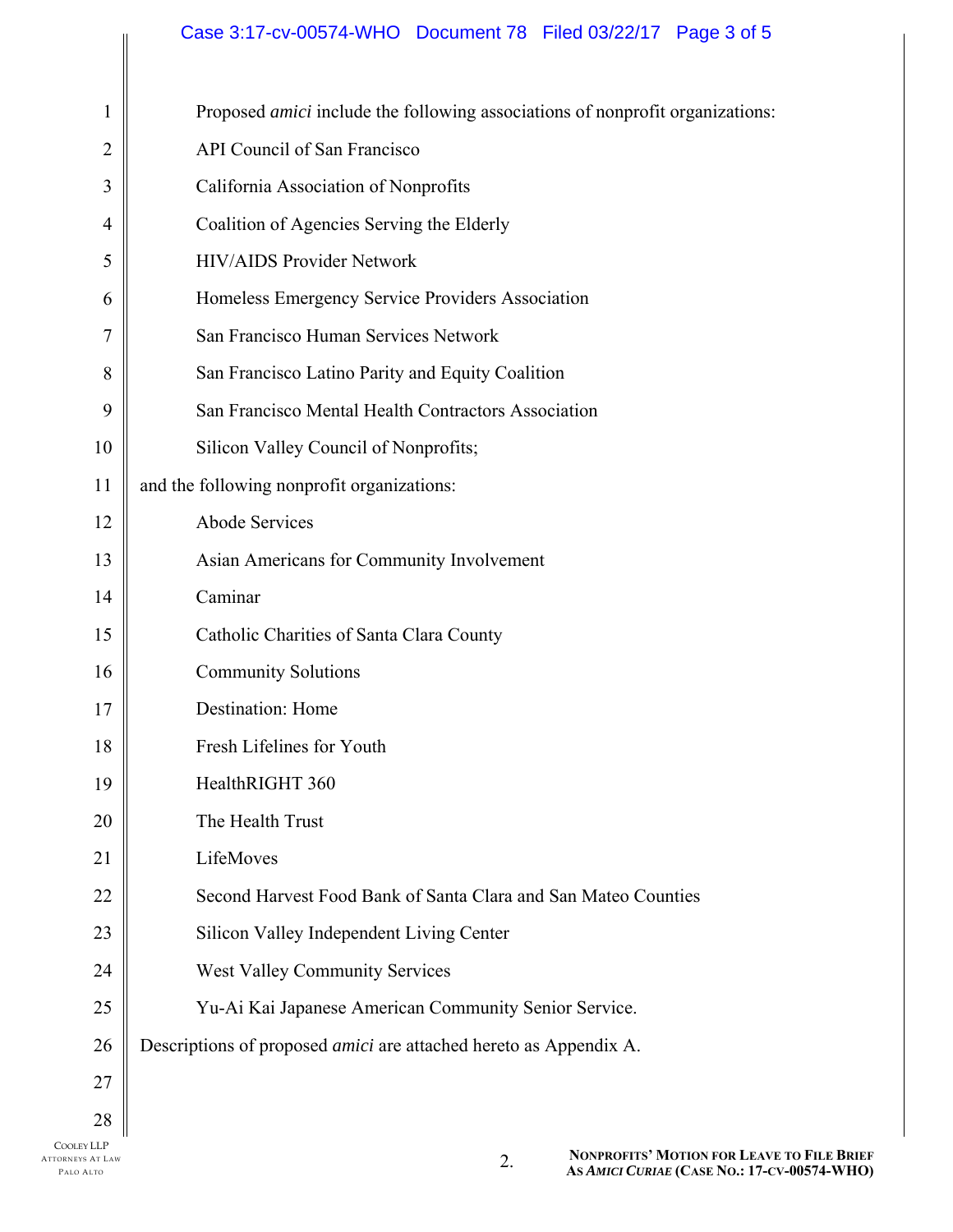# **III. AMICI'S BRIEF IS DESIRABLE AND RELEVANT TO THE DISPOSITION OF THE ISSUES BEFORE THE COURT.**

On January 25, 2017, the President of the United States signed an Executive Order that empowers the federal government to withhold federal funds from jurisdictions deemed "sanctuary" jurisdictions. Exec. Order 13,768, 82 Fed. Reg. 8799 (Jan. 25, 2017) (the "Executive Order"). The Executive Order has created a cloud of financial uncertainty so overwhelming that it has impaired local governments' and *amici*'s ability to budget. Plaintiff Santa Clara County filed a motion for a nationwide preliminary injunction on February 23, 2017, seeking to prohibit Defendants from (1) enforcing Section 9 of the Executive Order; (2) taking any action in furtherance of any withholding or conditioning of federal funds pursuant to the Executive Order; and (3) taking any action pursuant to the Executive Order to declare any jurisdiction ineligible for federal funds or deprive any jurisdiction of funds already appropriated or allocated by Congress. (Dkt. 26 at i.) *Amici* share an interest with the Plaintiff in ensuring continued and consistent availability of public funds to provide essential health and human services.

The brief of *amici* is desirable because it will assist the Court by providing important information about the harmful impact of the Executive Order on nonprofit organizations and their clients. The Executive Order threatens both nonprofits and the communities they serve. Nonprofits rely on federal funds passed through to them by the County and other municipal governments. That funding is now in jeopardy, and nonprofits now face the untenable situation of having to cut vital services just when the demand for those services will be on the rise. This is not harmful only to the nonprofit organizations themselves, but also to those in the community who depend on the services the nonprofits provide, and who are at risk of losing life-sustaining and life-saving services. The brief of *amici* addresses the current harms that nonprofit organizations are experiencing and the immediate steps they are having to take to cope with the uncertainty and chaos surrounding the availability of funds due to the Executive Order.

26 27 28 *Amici* also provide unique and critical insight into the effects of the Executive Order on the community, including the fear of accessing services it has already caused among many in the immigrant community. The brief of *amici* provides the Court with specific examples of the

1

2

3

4

5

6

7

8

9

10

11

12

13

14

15

16

17

18

19

20

21

 $22$ 

23

24

 $25$ 

3. **NONPROFITS' MOTION FOR LEAVE TO FILE BRIEF AS** *AMICI CURIAE* **(CASE NO.: 17-CV-00574-WHO)**